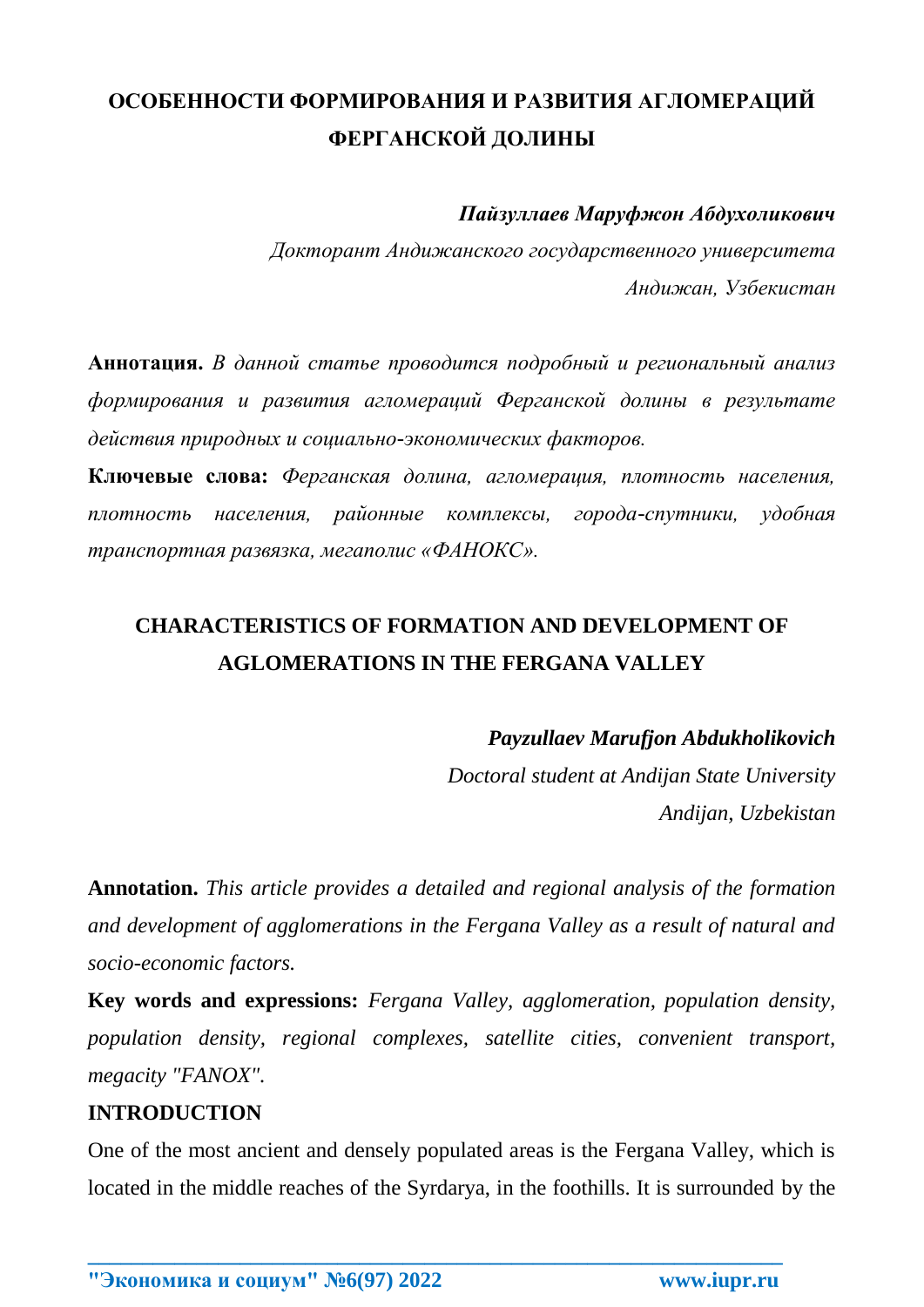Chatkal, Qurama, Fergana, Alay, Turkestan ridges, which prevent the inflow of cold air masses in winter, as well as the formation of many rivers and streams. In the plains of these rivers, in the conical distributions, there has long been the possibility of farming, which has led to the concentration of many settlements. The towns and villages stretching along the foothills are connected by a modern transport system.

The natural integrity of the valley, its richness in oil, gas, coal, non-ferrous metals, mineral water, led to the development of regional industrial complexes and cities on their basis, and, according to A. Soliev, formed a unique rural-urban megalopolis. Here it is possible to distinguish four agglomerations, which are clearly expressed, located in large transport nodes. In the early stages of the agglomeration process, the cities of Andijan and Kokand formed satellite cities around them. These cities have a long history, demographic, cultural and administrative potential, convenient transport and geographical location, as well as a center of handicrafts and trade. The fact that the city of Kokand has been performing important trade, transport, military-strategic and administrative functions since the X th century, and its central position in relation to the surrounding agricultural lands, allowed the formation of the agglomeration. The railway from Kokand to the capital and the highway built in the 1960s made it an important transportation hub.

### **METHODS AND LEVEL OF LEARNING**

Andijan is one of such large transport hubs, from which rail and road services are provided to Tashkent, Osh, Jalal-Abad, Kokand, Margilan, Fergana and other cities. Since the area of the region is small, the agglomeration is a monocentric agglomeration that covers almost all of it and is clearly defined. Its opposite polycentric agglomeration was manifested in the Fergana-Margilan agglomeration. In ancient times, the passage of caravan routes from here was the basis for the formation of trade cities (Margilan, Kuva), and the city of Fergana as a military stronghold. In the fertile lands above the deposits brought by rivers and streams, there is a very dense network of settlements, especially villages.  $\frac{1}{1}$ 

**\_\_\_\_\_\_\_\_\_\_\_\_\_\_\_\_\_\_\_\_\_\_\_\_\_\_\_\_\_\_\_\_\_\_\_\_\_\_\_\_\_\_\_\_\_\_\_\_\_\_\_\_\_\_\_\_\_\_\_\_\_\_\_\_**

<u>.</u>

<sup>&</sup>lt;sup>1</sup> Fergana - Margilan agglomeration in the works of Ota-Mirzaev (Ekonomiko - geograficheskoe issledovanie Fergano -Margilanskoy agglomeratsii), the major cities of the valley T. I. Mallaboev's dissertation (Bolshie goroda v sisteme rasseleniya v Ferganskoy doline). Also, the cities of the Fergana Valley U. S. Sultanov (Socio-economic development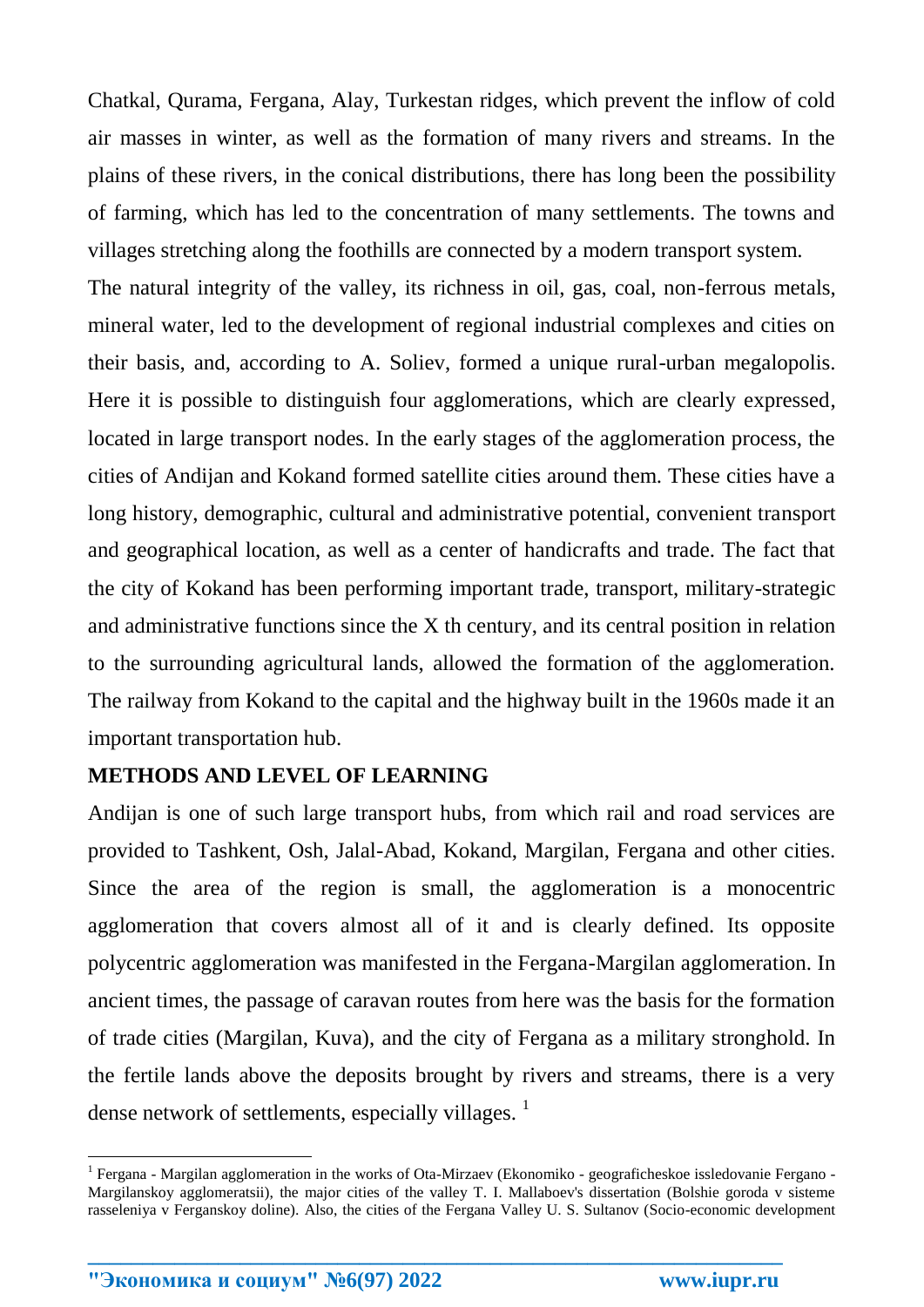In the Fergana Valley, especially the Fergana-Margilan agglomeration, it stands out with its high position. It consists of 6 cities, 5 towns and a number of villages, where 6% of the country's urban population lives.

In 1910, Namangan received official city status, developed as a light industrial center in the region, and was located in a densely populated area and on the right bank of the Syrdarya without competition, which allowed it to develop rapidly. Satellite towns and villages such as Chust, Aktash, Chartak, Uchkurgan began to form around it. In 1959, the agglomeration consisted of 4 cities with a population of 168.8 thousand. The rapid growth of the city, in particular the rapid growth of its population, contributed to the expansion of the agglomeration.

There are 4 agglomerations in the Fergana Valley, which are clearly defined and centered on the main transport hubs - Andijan, Kokand, Namangan, Fergana-Margilan. The streams and rivers flowing from the surrounding mountains play an important role in the location of the satellite towns and villages here. The agglomerations are arched in their conical distribution along the foothills. The formation of agglomerations was based on the fact that from ancient times the conditions for farming were favorable, and then the passage of roads connecting the settlements, the construction of irrigation facilities - canals.

In particular, the Kokand agglomeration was formed on the basis of the city of Kokand, which emerged in the twentieth century as an important trade, transport hub, military-strategic and administrative center. Its favorable economic and transportgeographical location, its central position in relation to the surrounding agricultural lands, allowed its rapid development. As a result of the construction of roads connecting Kokand and other cities of the valley, as well as the capital in the 60s, it became an important transport hub between the center of the republic and the Fergana Valley. The main cargo transported from the capital to the Fergana Valley passes through here. The agglomeration has a small number of satellite cities (5), as there is a large rival Fergana-Margilan agglomeration near it. The configuration of the

**\_\_\_\_\_\_\_\_\_\_\_\_\_\_\_\_\_\_\_\_\_\_\_\_\_\_\_\_\_\_\_\_\_\_\_\_\_\_\_\_\_\_\_\_\_\_\_\_\_\_\_\_\_\_\_\_\_\_\_\_\_\_\_\_**

<u>.</u>

of small and medium-sized cities of Fergana economic region of Uzbekistan), including the cities of Andijan region. Zokirov's dissertation (socio-economic development of urban settlements in densely populated areas) is studied in detail.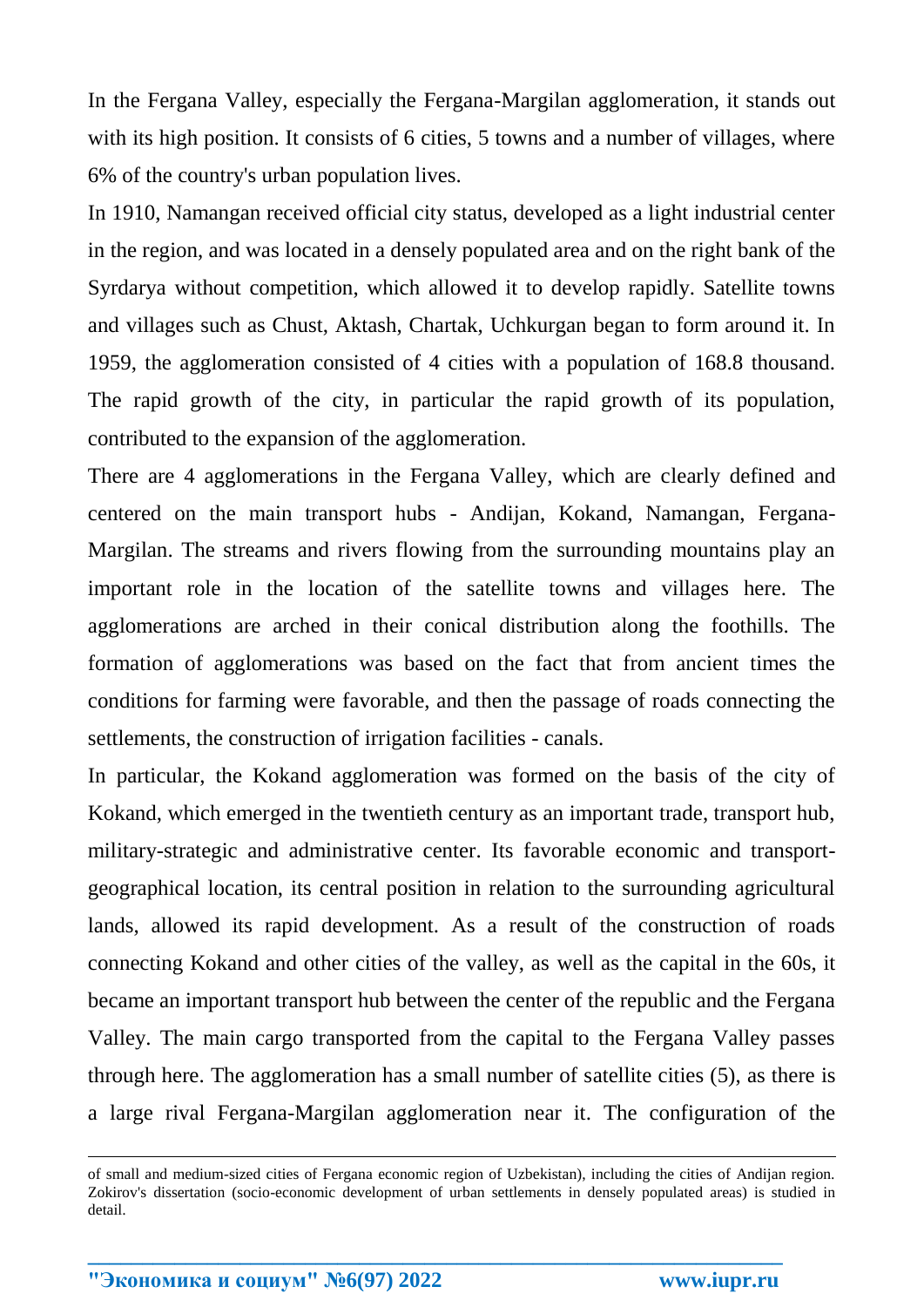agglomeration is in the form of a compact circle, the radial paths intersect at the center and include the Kokand oasis. The Fergana-Margilan agglomeration is located in an oval basin along the streams flowing from the mountains. Roads passing through the city and connecting it with other cities in the valley also form the basis of the agglomeration. It consists of 13 satellite cities with a population of 555,000. The center of the Namangan agglomeration and the Northern Fergana canal crossing it will attract the agglomeration satellite cities in this direction. Along the rivers flowing from the northern part of the region are its major satellite cities - Kosonsoy, Chust, Yangikurgan and others. The agglomeration includes 12 satellite cities with a total population of 765.6 thousand people, and in this respect it is the second largest in the country after the Tashkent agglomeration.

Another major city in the Fergana Valley is Andijan, from which rail and road services are provided in the direction of Tashkent, Osh, Jalal-Abad, Uchkurgan, Margilan, Fergana. From the small size of the regional area, the agglomeration around the city of Andijan covers almost the entire territory. The Andijan agglomeration covers an area with a radius of about 50 km and densely populated areas. The settlements of the agglomeration are located mainly along rivers, streams and canals, as well as along highways and railways that run from large and mediumsized cities (cores). In some places it stretches in a striped or arched shape at the lands connected with the plains along the foothills. The cities of the agglomeration are extremely dense and in this respect it is the second largest in the country after the Tashkent agglomeration (3.7 cities per thousand sq. Km). In the east, they are joined by the city systems of Osh and in the south by the city of Khojand, which, in the words of AS Soliev, forms the only megalopolis "FANO'X".

#### **RESEARCH RESULTS**

Its population and labor resources play a major role in the formation and development of the agglomeration. The favorable natural conditions of the region have long led to the arrival and settlement of the population. Along with such irrigated agricultural regions of Uzbekistan as Khorezm, Surkhan-Sherabad, Fergana Valley, this place is also the first settlement.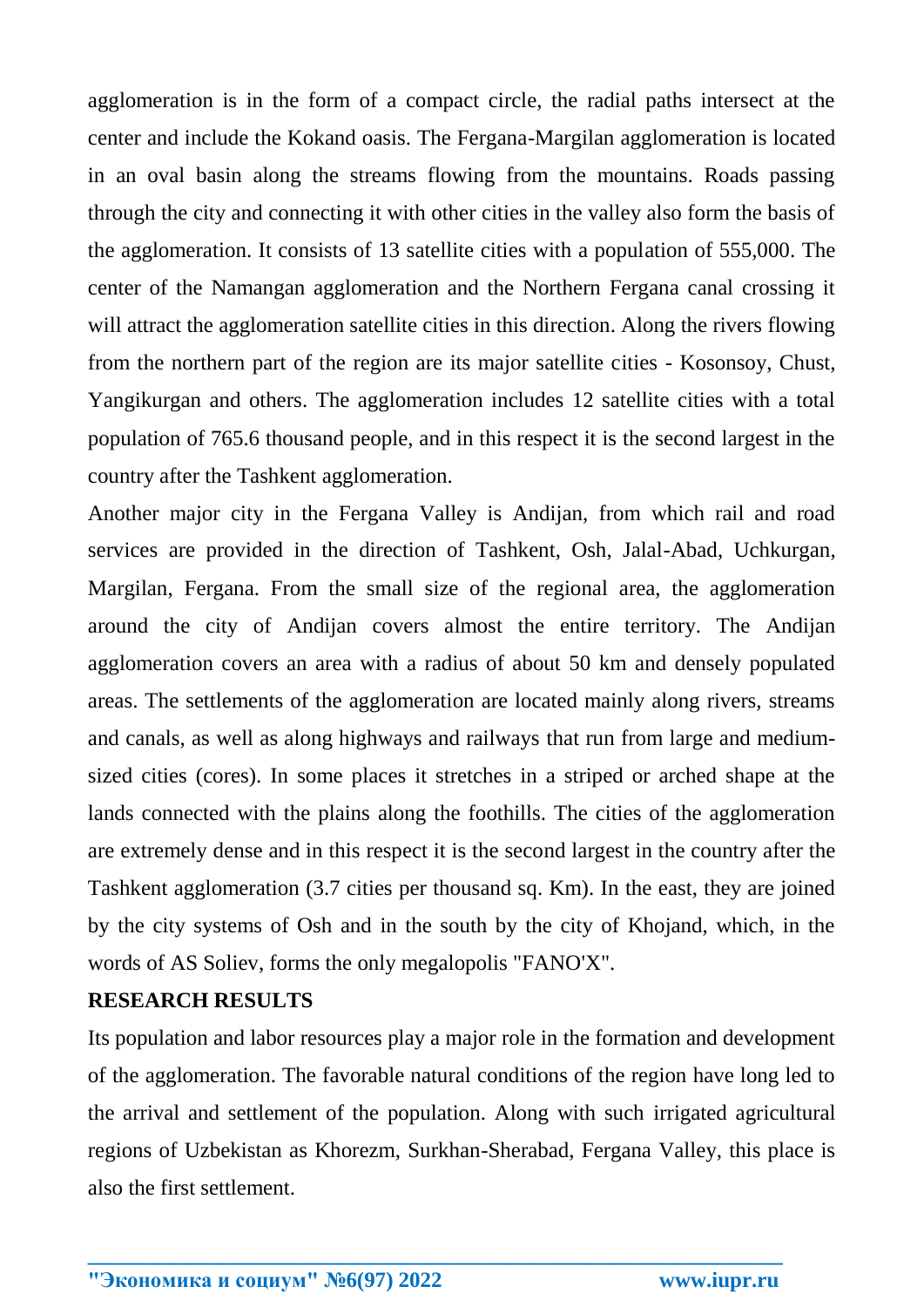The emergence and development of agglomeration is closely linked with the development of transport infrastructure. Transport networks connect the settlements of the agglomeration with each other and other surrounding areas. According to N.N. Baransky, they form the main "rib" of the region, and "Every new city has its own way to and from it. Each new road leads to the emergence of new settlements in the region "(Baransky N.N., 1946).

All cities of the Fergana Valley agglomerations are developing as regional or district centers, mainly under the influence of machinery, light and food industries. It should be noted that the formation of agglomerations of the Fergana Valley was initially mainly dependent on transport infrastructure, but after independence, its development was greatly influenced by industry. For example, the Fergana-Margilan, Namangan and Andijan agglomerations in the Fergana Valley are characterized by specific, socio-economic and demographic development, generality of infrastructure and the formation of urban settlements.

In particular, the Andijan agglomeration has a special place in the Fergana Valley due to its demographic potential. For this reason, the main features of the valley agglomerations were discussed in detail in the Andijan agglomeration.

In 1897, 47,000 people lived in Andijan, and by 1910, 76,000 people were registered. In Margilan, the largest center of the silk industry, the population reached 46,780 at the beginning of the 20th century (Ata-Mirzaev O., Gentshke V., Murtazaeva R., Soliev A., 2002, p. 26). At present, the population of Andijan has exceeded 441.7 thousand people.

The construction of an automobile plant in Asaka in 1996 and the establishment of its spare parts in Andijan, along with increasing the economic potential of the city, allowed the efficient use of surplus labor resources in "satellite" cities. This, in turn, has accelerated the movement of people between settlements, which is the most important condition of the agglomeration process, i.e. pendulum-like migration. Currently, the main directions of pendulum migration are the Andijan-Asaka-Kuyganyor trio.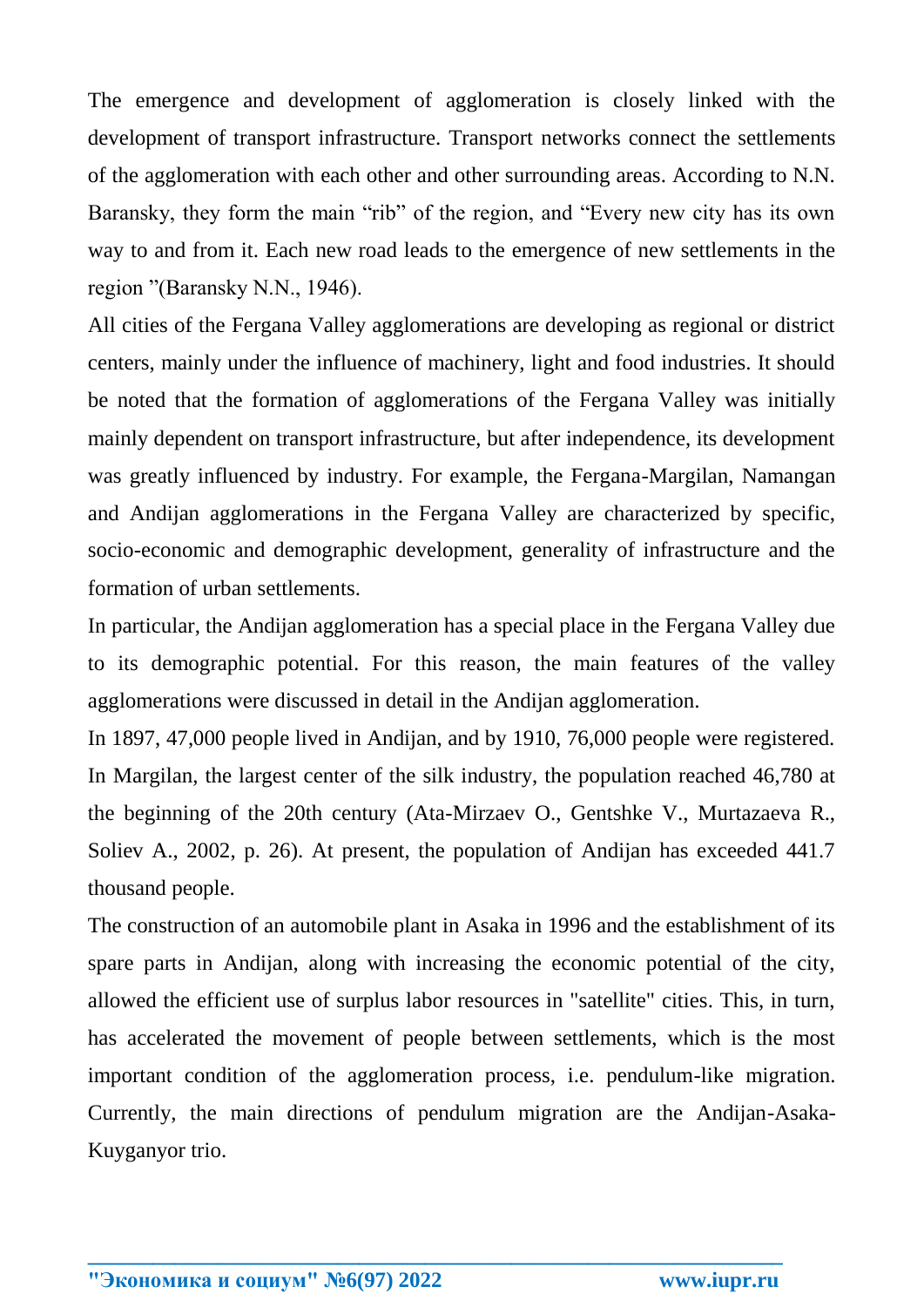Until the years of independence, the main internal movements within the agglomeration were focused on the core Andijan. After gaining independence, a major internal movement was formed towards Asaka and Kuyganyor. Workers and employees from Marhamat, Shahrikhan, Andijan, Bulakbashi, Altynkul, Khojaabad, Jalal-Abad districts visit Asaka every day. A similar situation is observed in Kuyganyor, the administrative center of Andijan district. Many migrants come here from Izbaskan, Pakhtaabad and Balikchi districts. Cababi is located 6 km northwest of Kuyganyor Andijan and is a transit hub. In addition, there is the Andijan Agricultural Institute, and on the banks of the Karadarya there are recreation areas and administrative buildings of Andijan district.

At a distance of 15 km, the agglomeration center is surrounded by Andijan district in the east, Altynkul district in the west, Asaka district in the south, and Izbaskan district in the north-west. The next ring is 25 km long and includes Bulakbashi, Khojaabad and Jalal-Abad districts. Shahrihan district is also connected to the agglomeration in the western direction. An average of 25-30 thousand people come to Andijan from the agglomeration every day, and on holidays and weekends it can exceed 50 thousand. At the same time, there are pendulum-like migrants working from the agglomeration core to satellite destinations. Every day, about 7,000 people travel from Andijan to the surrounding area for various purposes.

The relative flatness of the territory of the Andijan agglomeration allowed it to form various modes of transport. Road transport - In the Andijan agglomeration, the share of freight and passenger traffic is significant. The length of roads in the agglomeration is 13 km. The road to Andijan (4R-17D) is 31 km long. The city of Andijan is of particular importance in terms of the volume of freight and passenger traffic on the bypass road (4R-130). The bulk of the freight and passengers transported on the agglomeration scale fall on the marked roads. The Andijan-Asaka (11 km), Andijan-Shahrikhan (25 km), Andijan-Kurgantepa (38 km) routes have a significant share in passenger traffic. The city of Asaka is a kind of "growth pole", the convenient geographical location of Shahrihan transport, and the transit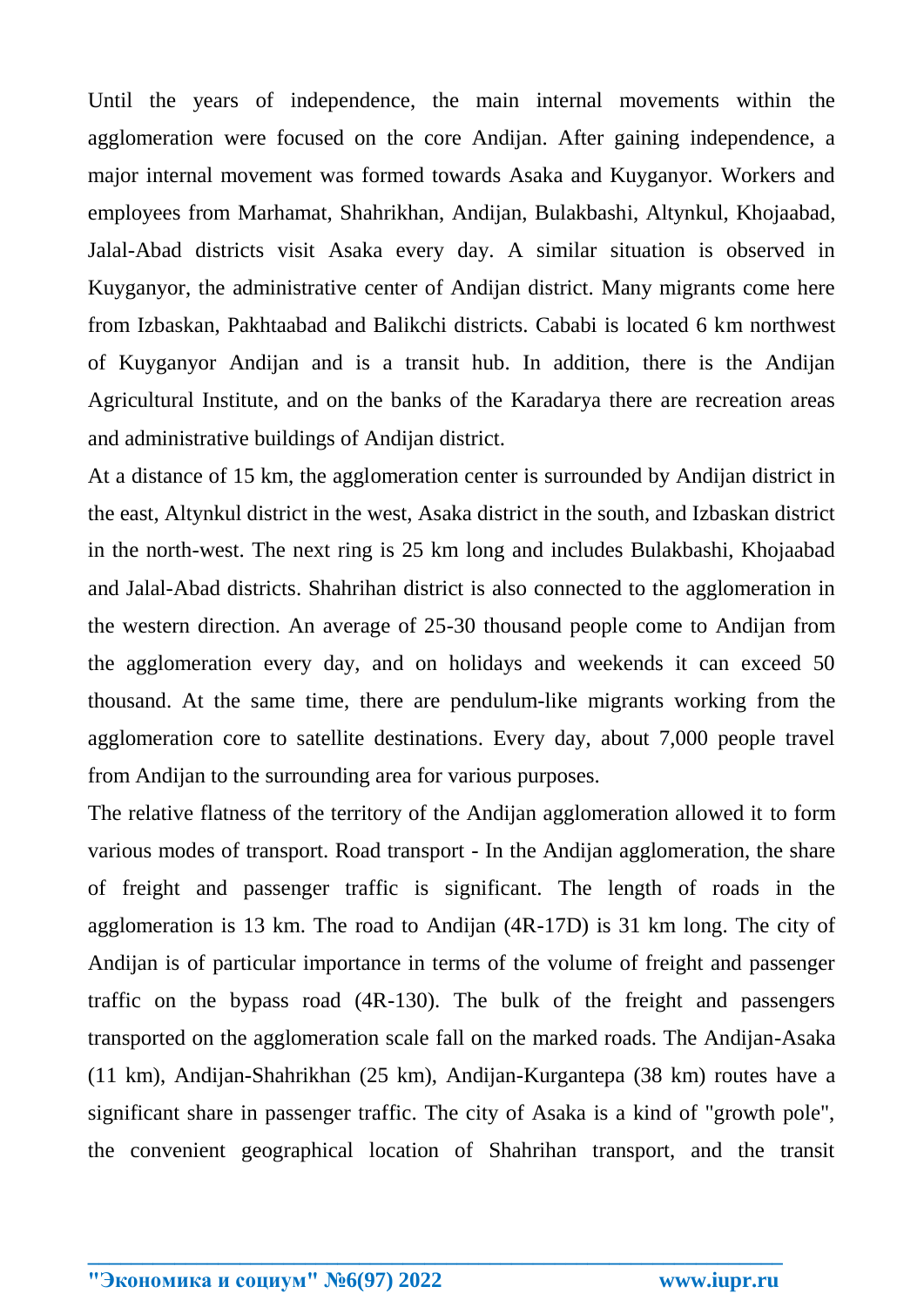importance of the Kurgantepa route. It is these pathways that are the "big veins" of the agglomeration body.

Population traffic between the settlements of the Andijan agglomeration is inconceivable without road transport. Daily communication between them is carried out by urban and suburban passenger transport. From the central city of Andijan, 11 bus routes and 45 taxi routes directly connect the population.

Vehicles traveling between Andijan and cities and villages are connected mainly through the Andijan branch, Eski-Shahar main station and the world market. Naturally, Andijan branch receives the largest number of migrants among them.

At present, the station is designed to receive suburban, inter-district and inter-regional buses. However, in a market economy, minibuses and cars such as Ford and Mercedes have replaced bus service on many routes. As a result, instead of 1 bus, which previously accommodated 30-35 passengers, there are 2-3 minibuses. As a result, the number of vehicles at the stations has increased, and the capacity of the former stations and roads does not meet today's requirements.

However, due to the increase in the number of vehicles and passengers in the valley agglomerations, the following problems have arisen:

- Traffic jams (traffic jams) on Serkatnov highways, obstructing moving vehicles and pedestrians;

Various car accidents occur in many such places;

There are conditions for an increase in the number of private vehicles operating without a license;

It is difficult to control the number and timing of tables by directions;

Urboecological situation is deteriorating, etc.

The solution of these problems will create conditions for the population to live and transport in urban agglomerations.

A small regional complex has been formed in the area where the Andijan main station is located. Within a radius of 3 km from the main station there is a railway station, Andijan Biochemical Plant, "Yangi Bazar", Andijan State University and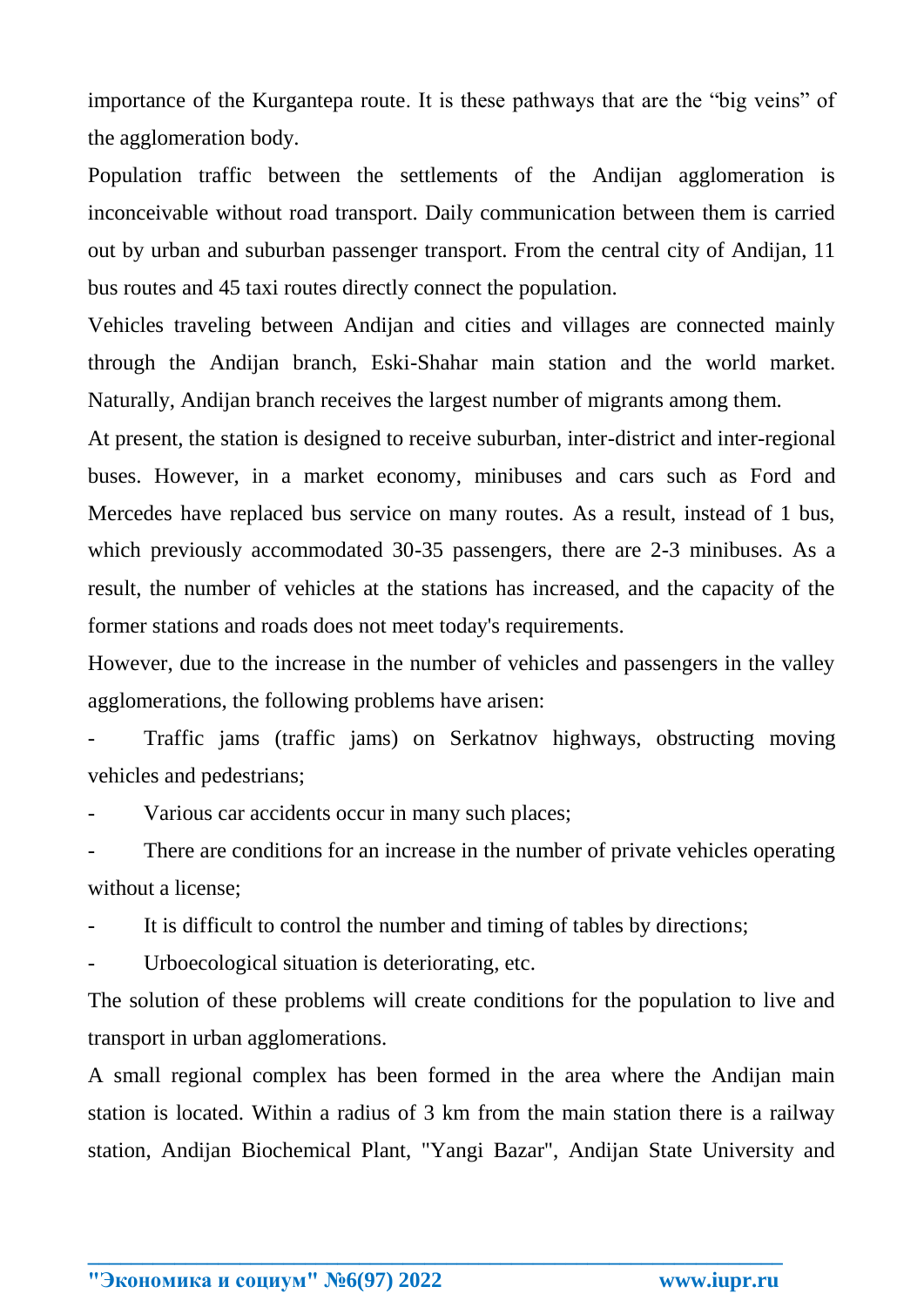Andijan Institute of Mechanical Engineering, several small enterprises. Naturally, such territorial consolidation creates an unfavorable ecological situation.

A similar situation can be seen in other agglomerations of the valley, including Fergana-Margilan, Namangan and around the emerging Kokand. In particular, the presence of various chemical and oil refineries in the city of Fergana exacerbates the environmental situation.

The population of Namangan, the center of the Namangan agglomeration, has been growing rapidly in recent years. As a result, it overtook Samarkand and became the "second" city of the republic. Transport is also important in the cities of Uchkurgan, Hakulabod, Uychi, Chartak, which are part of this agglomeration. Turakurgan is connected to Namangan by trolleybus service, and they are almost connected.

From the center of Namangan region, mainly Namangan-Chust, Namangan-Uchkurgan routes are busy. The city of Chust, together with Pop, forms a unique territorial urban system. In the Fergana agglomeration, Kuva, Quvasoy, Hamza, etc., mainly serve as a transport center. Passenger traffic on the routes Fergana-Margilan, Fergana-Kuva, Fergana-Rishtan, Fergana-Quvasoy.

These agglomerations are also connected with the Kokand group of districts. In this regard, the towns of Rishtan, Baghdad, Altiyarik are a unique transport hub.

An agglomeration is being formed on the basis of Kokand, one of the ancient cities of the republic, and the role of transport in this is great. The cities and towns of Yaypan, Dangara, Besharik, Uchkuprik, located around Kokand, serve as transport hubs of local significance.

Thus, there is a link between population location, particularly urban development, and transport geography. Consequently, transport and urban geography N.N. As Baransky pointed out, they are inextricably linked and their problems can be solved in the same way.

**CONCLUSION**. In conclusion, as agglomerations are formed on the basis of a large city, it is necessary to first develop this basis, the basis that forms the agglomeration. Then the way will be opened for the development of satellite cities. Their proximity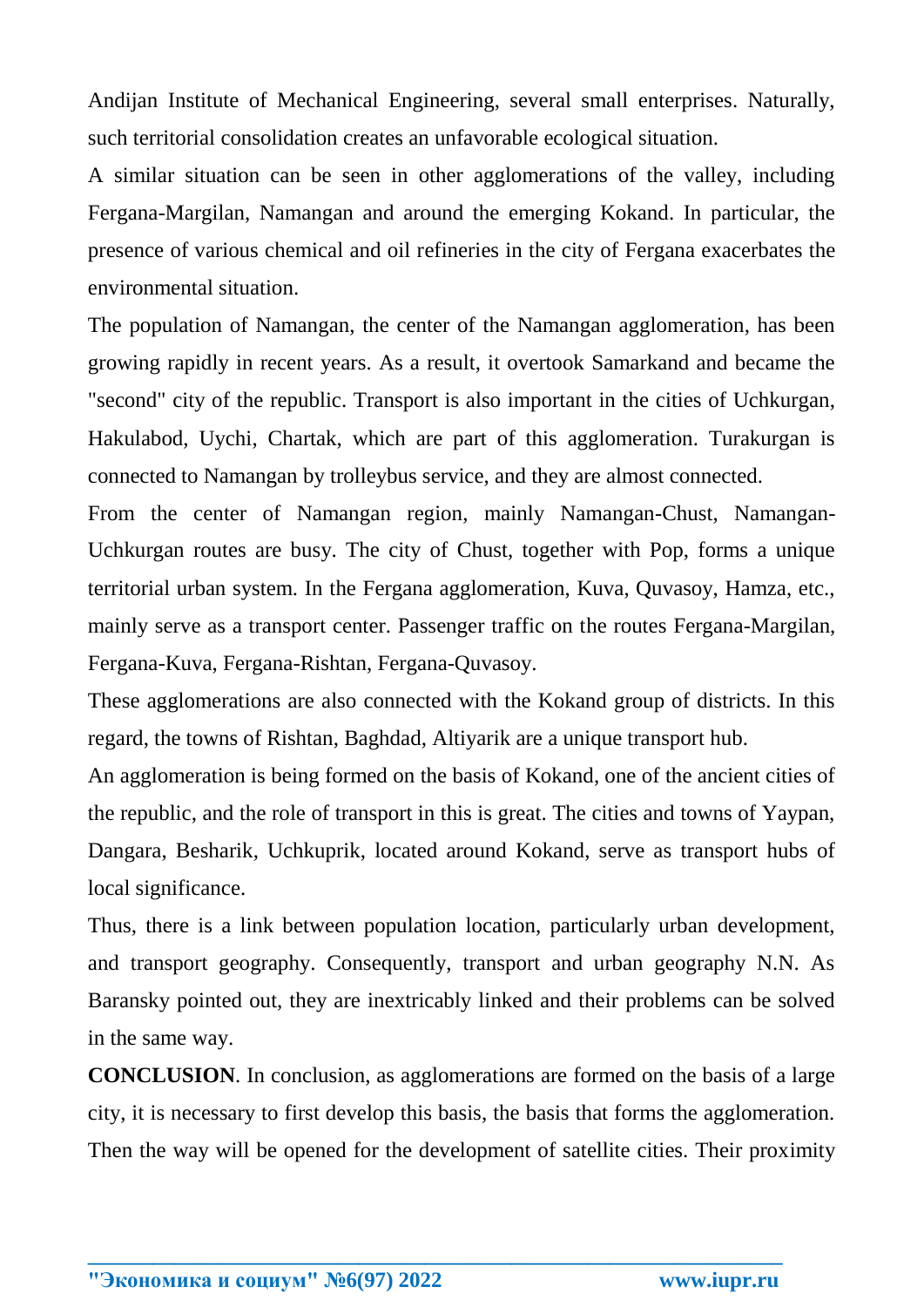to a large city means that their potential for future development is somewhat superior to other cities.

The functional structure of the Andijan agglomeration is dominated by machine building and light industry, which will continue to be the leading network of the agglomeration. Its main centers are Andijan and Asaka. Also in the agglomeration are Shahrikhan (Rivoj-Tianjin, Rivoj-Norind, Intertex, Anteks light industry enterprises), Khanabad (Water Construction Equipment, AndijanGES, Andijan-Cable), Khan "Bugda" machine-building enterprises) are rapidly developing with the construction of joint ventures.

The Fergana-Margilan agglomeration specializes in the petrochemical and oil refining industries. The share of cities is high. Currently, the economic development of satellite cities such as New Margilan, Yazyavan, Dostlik is very slow.

Kokand agglomeration is developing in the field of light industry and furniture. The city of Kokand is leading the way, and the light and furniture industries in Baghdad are becoming points of growth with continued activity.

Namangan agglomeration is developing on the basis of light industry. Its main centers are Namangan, Kosonsoy, Chust, Uchkurgan. In general, the ring roads along the foothills that connect them play a key role in the territorial development of agglomerations in the Fergana Valley, and they have the potential to develop towards each other. Properly organized regional structure allows to maximize the opportunities in it, in agglomerations there are growth points, poles and corridors, which in turn ensure the further development of urban systems (Lappo G. M., 1978).

#### **List of used literature**

1.Mirziyoev Sh.M. Address of the President of the Republic of Uzbekistan to the Oliy Majlis. - People's speech, December 29, 2018. № 271-272 (7229-7230).

2. Ata-Mirzaev O.B, Katanov I. Cities of the Fergana Valley. (Some thoughts on demography). - Tashkent, 1970. № 42. - 32 p.

3. Zokirov S.S. Improving the system of regulation of urbanization in Uzbekistan. Author's abstract of the dissertation Doctor of Economics. - Tashkent, 2021. - 84 p.